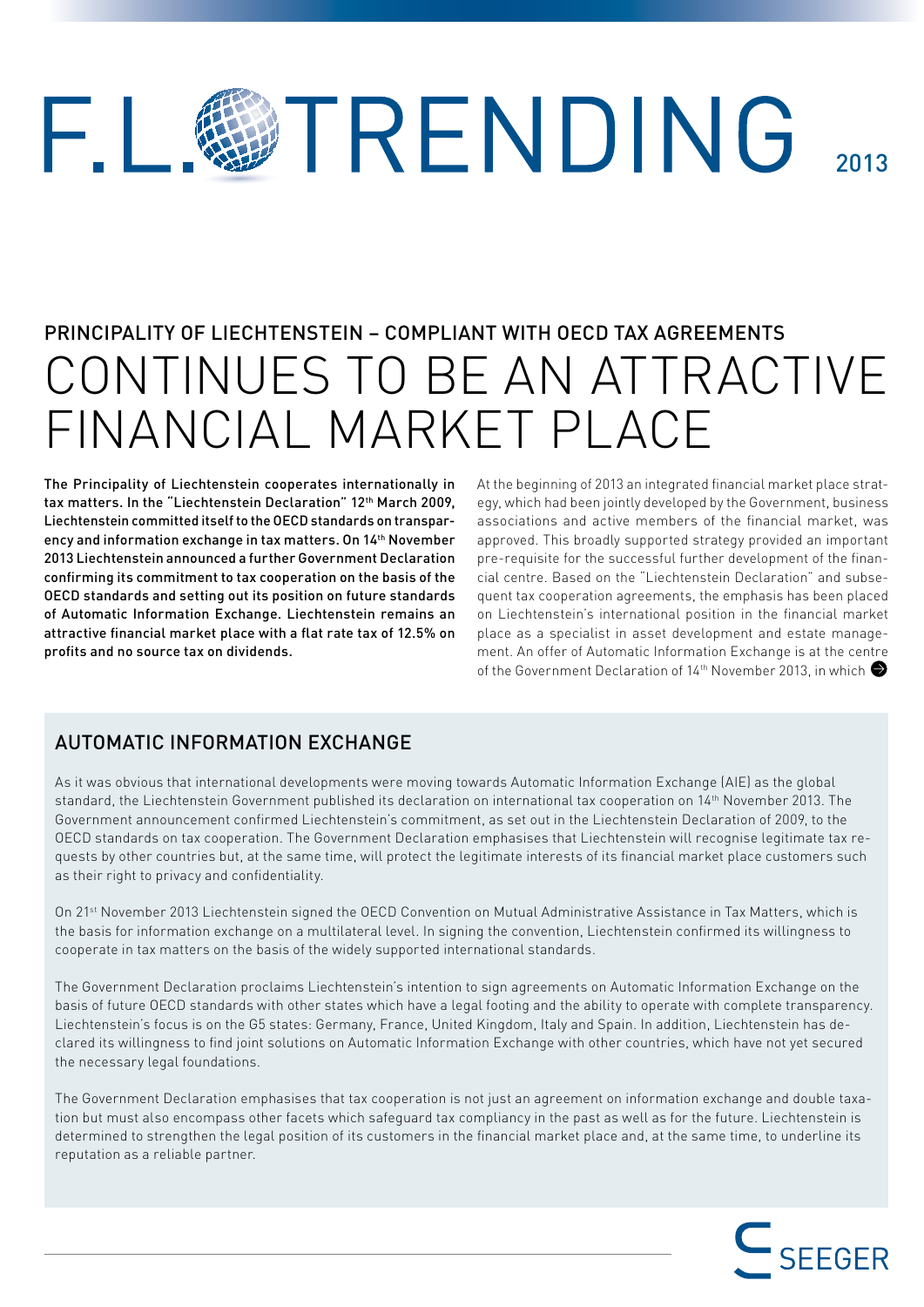## EDITORIAL



We are extremely proud to present F.L. TRENDING in its new format. This new layout endeavours to provide you with information about interesting and topical developments in Liechtenstein and the international financial markets. F.L. TRENDING aims at providing a well-founded guide.

This edition of EL. TRENDING is dedicated to international tax cooperation and presents, in addition, information on the latest Government Declaration of 14th November 2013.

Liechtenstein and we, as a company, are proactively following these changes. We remain true to our principles of providing services at the highest possible level of quality and competency. Liechtenstein as an economic location offers, under changing conditions, suffi cient competitive advantages enabling us to protect and increase the assets of our international clientele.

Kindest regards

Dr. Norbert Seeger

Liechtenstein confirms a resolute continuation of the tax compliant strategy, set out in the "Liechtenstein Declaration" of 2009.

## Tax Information Agreements with over 30 Countries

After implementing the "Liechtenstein Declaration" in 2009, Liechtenstein signed tax information agreements in quick succession. By the end of 2013 more than 30 OECD compliant agreements on tax information exchange will have been completed. On 11<sup>th</sup> November 2009, Liechtenstein was able to record initial success in applying this strategy on international tax and supervisory standards when the OECD removed the financial market place Liechtenstein from the "Grey List" of non-cooperating states in tax matters. The OECD recognised Liechtenstein as a state that had implemented the international cooperation standards in tax matters. The OECD Global Forum Peer Group also reached the same conclusion in its first review procedure on Liechtenstein: all the points of examination on the implementation of the OECD standards were seen as "fully compliant". The International Monetary Fund (IMF) confirmed that Liechtenstein fulfilled "the high standards of financial market supervision". The Financial Market Authority Liechtenstein (FMA) has been a member of the International Organisation of Securities Commissions (IOSCO) since 2011 and has observer status at the European Securities Markets Authority (ESMA).

The signing of tax information and double taxation agreements is at the centre of Liechtenstein's future agreement strategy, which will culminate in a DTA network. In respect of tax agreements, Liechtenstein is endeavouring to establish extensive rules which will regulate untaxed assets.

## LDF as an Alternative to Automatic Information Exchange

The agreement with the United Kingdom is an example of Liechtenstein's innovative application of the "Liechtenstein Declaration". The "Liechtenstein Disclosure Facility" (LDF), which was negotiated between the Principality and the United Kingdom in 2009, offers UK taxpayers with undeclared assets the possibility of regulating their tax obligation by 5th April 2016 in a speedy manner and at advantageous conditions. LDF in an alternative to Automatic Information Exchange. The advantage for the customers is that the protection of privacy lies in their hands and no transfer of customer data to the UK tax authorities will be undertaken above and beyond those set out in the OECD standards.

In 2009 Liechtenstein secured a tax information agreement with Germany which was followed in 2011 by a further agreement to avoid double taxation. Subsequently, exploratory discussions on withholding tax were commenced. After the failure of the withholding tax negotiations between Switzerland and Germany, it remained uncertain whether Germany would engage in concrete negotiations with Liechtenstein in 2013. The Government Declaration of 14th November 2013 offers Automatic Information Exchange which must be accompanied by a guarantee of tax compliancy on assets stemming from the past.

### Special Agreements Liechtenstein – USA

A special relationship regarding agreements has been developed with the USA. The first step was in 2001 when Liechtenstein entered into a Qualified Intermediary Agreement and one year later a bilateral legal assistance contract was signed. In 2008, even before the "Liechtenstein Declaration" with its general offer on OECD compliant tax agreements, a Tax Information Exchange Agreement (TIEA) was ratified. The object of this agreement was to provide mutual support on information exchange for the purpose of applying and implementing tax regulations that are deemed important to the applicant state. Liechtenstein also undertook a commitment to provide administrative assistance in cases of tax evasion which, under US Law, is a fraudulent act but, according to Liechtenstein Law, does not constitute tax fraud. Information exchange is on the basis of a precisely formulated request which is subject to special conditions. On 20th March 2012, Liechtenstein extended its administrative assistance law with

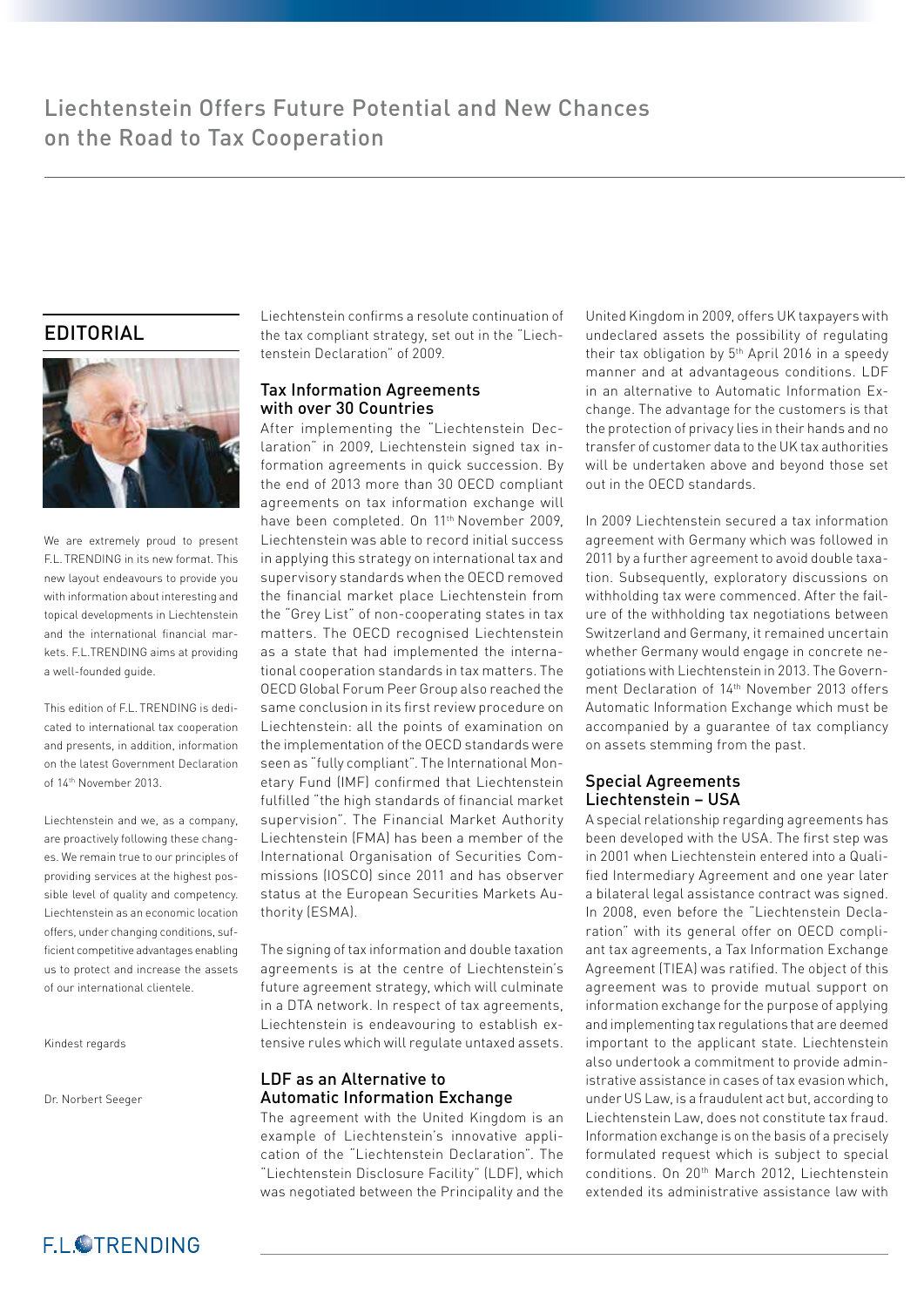the USA. Since then, group requests about nonidentified groups of taxpayers are permissible. The Government justified this extension because of a new US disclosure programme which gives customers of the Liechtenstein financial market the opportunity of regulating undeclared assets. The forthcoming implementation of the Foreign Account Tax Compliance Act FATCA places higher care and duty, registration and reporting obligations on Liechtenstein financial intermediaries.

#### Integrated Financial Market Strategy Enhances the Profile of the Financial Market Place

In 2013, the Liechtenstein Government together with relevant business associations drew up an "Integrated Financial Market Place Strategy" on the basis of the "Liechtenstein Declaration". The new strategy should strengthen the profile of the financial centre by extending its current competitive advantage and by adhering to international standards. The competitive advantages of the financial market place Liechtenstein are the customs' and economic union with Switzerland, the Swiss Franc as legal and reliable currency, unlimited access to the European market as well as the advantages of asset protection in the taxation of legal and natural persons.

Liechtenstein banks issued new guidelines on tax compliancy. These came into force on 1st September 2013. The guidelines are directed towards protecting the financial market place from untaxed assets and preventing international accusations of aiding illicit tax behaviour. The standards which were introduced reflect the "Charter of Quality" of the International Capital Market Association (ICMA) and were endorsed by the Liechtenstein Banking Association.

After the Council of EU Finance Ministers (ECOFIN) had presented the EU Commission with a mandate to negotiate with Liechtenstein on cross border interest tax in May 2013, the demand arose for Automatic Information Exchange. Liechtenstein decided to follow a proactive policy on this matter and, in the Government Declaration of 14th November 2013, set the course for Automatic Information Exchange in tax matters on the basis of future OECD standards. Further, Liechtenstein will extensively follow procedures which are suitable for developing an appropriate model that safeguards tax compliancy for customers in the Liechtenstein financial market in the past as well as for the future.

#### "AAA Rating" for Transformation Process

Liechtenstein had initiated a transformation process for the financial market place which would turn Liechtenstein's finance centre into a market participant with globally accepted standards. In the fight against money laundering and the financing of organised crime, Liechtenstein passed a much stricter legal assistance law for criminal offences, enlarged the Financial Market Authority and tightened regulations on due care and attention.

In the second phase, in the light of foreign demands for greater transparency in tax matters, the "Liechtenstein Declaration" of 2009 was issued, whereby Liechtenstein committed itself to the implementation of global standards of information

## AN ATTRACTIVE TAX LOCATION

The new tax law, which includes an advantageous company tax, has placed Liechtenstein internationally in a favourable, competitive tax position. The modernisation of the Liechtenstein tax system is aimed at creating a sustainable, attractive financial working place. The European Union applauded the tax law which came into force on 1<sup>st</sup> January 2011.

Taxable legal entities in Liechtenstein are now only subject to a flat rate profit tax of 12.5%. The new law waives levying capital gains tax as well as coupon tax (taxation on dividends). Independent of their legal form, all legal entities are subject to a minimum profit tax of CHF 1200. Tax levels remain low when compared internationally.

Private Asset Structures (PAS) are only subject to a minimum tax of CHF 1200 p.a. Profits, dividends or profits from sales, at home and abroad, are not subject to profit tax. There is no source tax on dividends and payments to proprietors.

In order to encourage research and development in Liechtenstein, income generated from patents, trademarks and registered designs (licences and royalties) will be subject to a lower preferential tax. By means of an "IP-Box" (Intellectual Property Box), 80% of the net profits gained from the use and exploitation of IP rights will be exempted from profit tax. This attractive level of taxation on income from intellectual property is open to all companies and is also recognised by the EFTA Surveillance Authority.